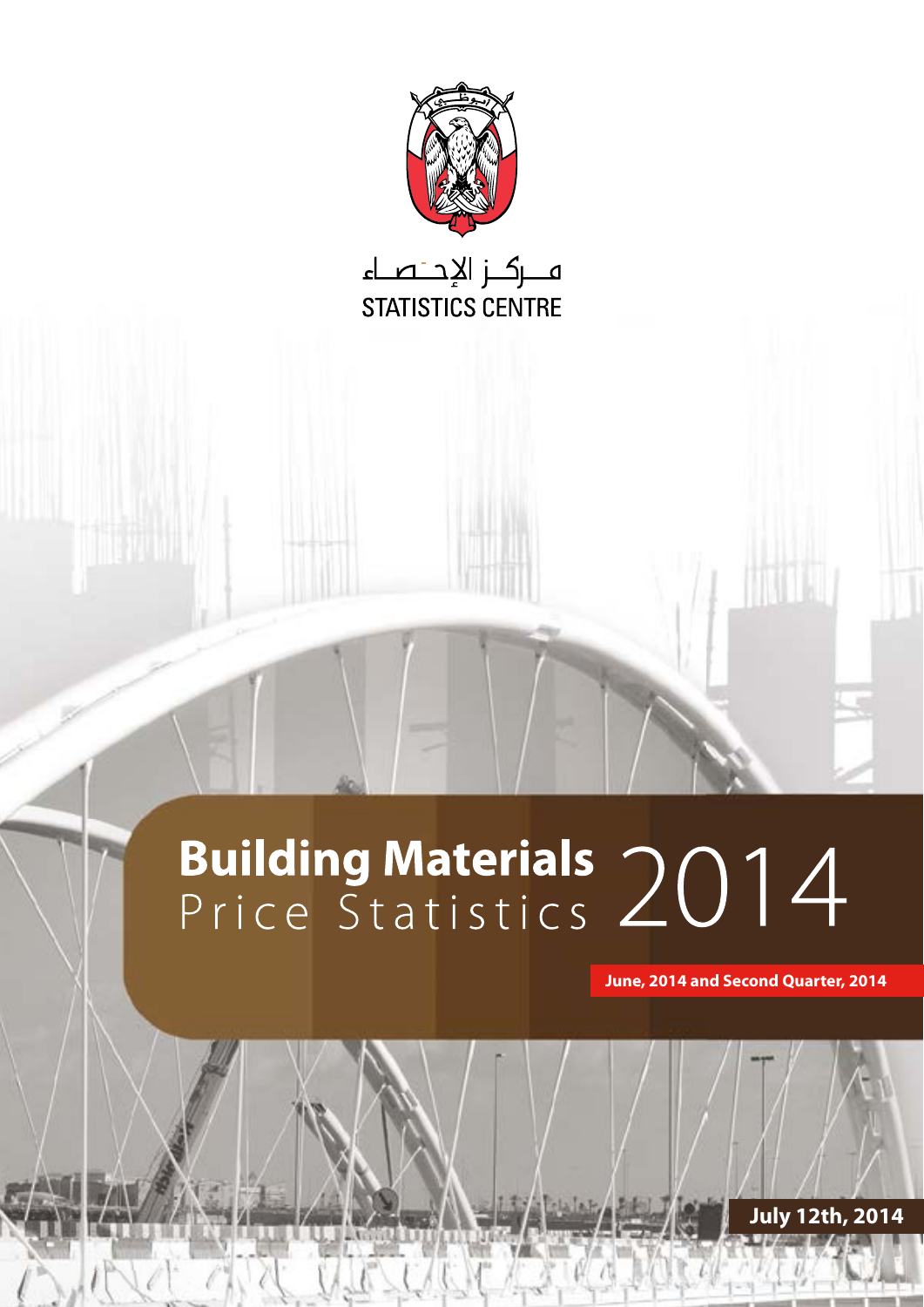# **Introduction**

The monthly publication of Building Materials Price Statistics is of great significance as building material prices are deemed to be important economic indicators for planning and research in various fields. They are also used in the compilation of indices of the construction activity and for the calculation of GDP at constant prices.

Statistical centres all over the world collect prices of building materials used by a large segment of people. As a result of the urban development and the constant growth in the construction sector in the Emirate, Statistics Centre – Abu Dhabi collects price data for these materials on a regular basis.

The movements of prices of 21 groups from the key building materials are included in this publication (table 5). This information helps decision and policy makers and researchers in planning and making sound decisions in support of the building materials sector and other sectors associated with it.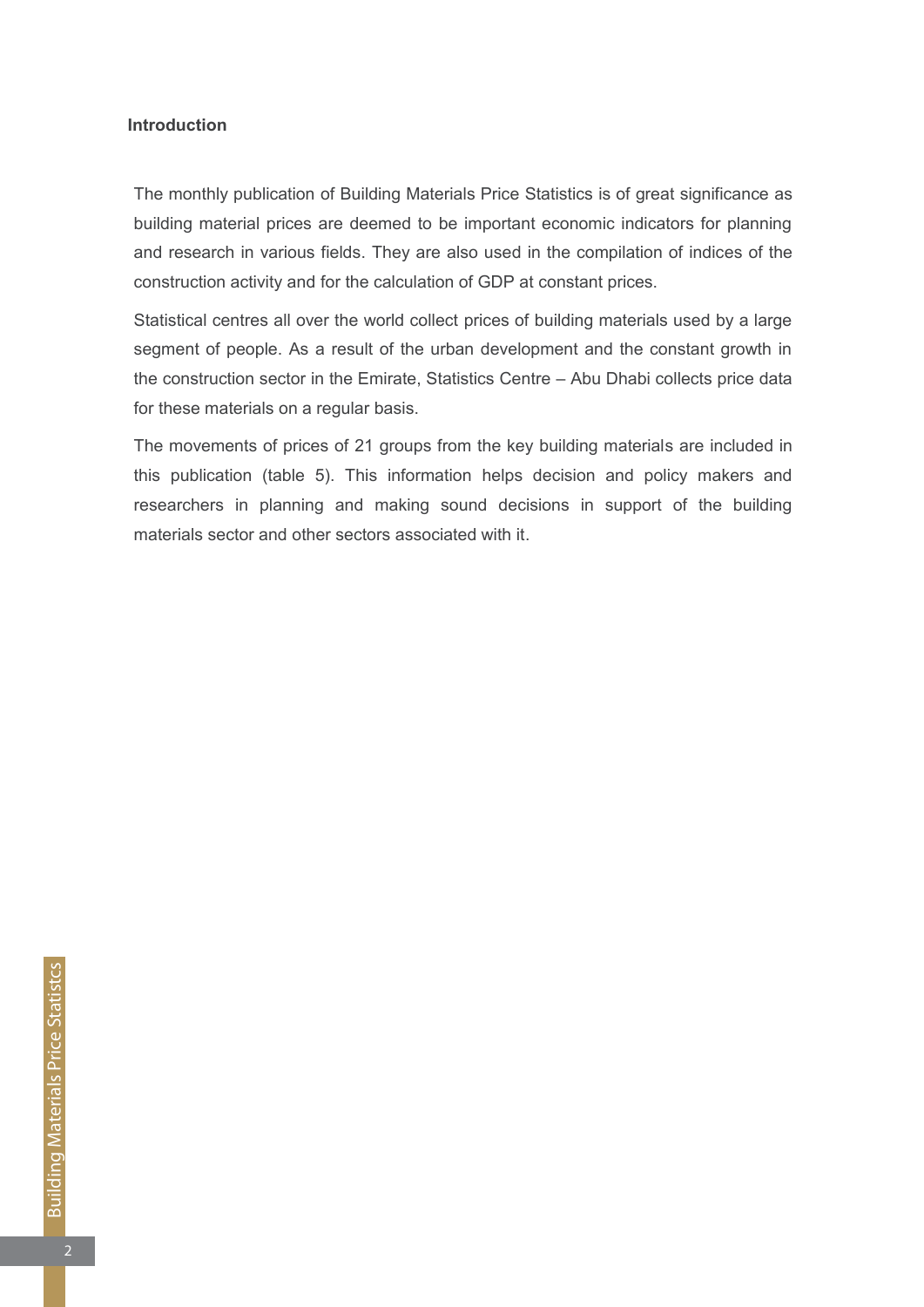#### **Key Points**

This publication provides an analysis of the movement of the average prices of building materials during the month of June 2014 compared with May 2014 and June 2013, and during the second quarter of 2014 compared with the first quarter of 2014 and second quarter of 2013. The key changes were:

- During June 2014 the average prices of the '(PVC) Pipes' and 'Steel' groups increased by 2.3% and 1.1% respectively, compared with May 2014.

 $-$  During June 2014 the average prices of the 'Employment' group decreased by 4.5%. 'Paints' by 1.5% and '(uPVC) Pipes' by 1.0% compared with May 2014.

 $-$  During June 2014 the average prices of 'Aggregates and sand' increased by 5.7%. '(PVC) Pipes' by 4.9%, and 'Wood' by 4.1% compared with June 2013.

 $\overline{\phantom{a}}$  During June 2014, the average prices of 'Employment', 'Paints', and 'Wires for apartments' decreased by 17.2%, 7.8% and 4.9% respectively, compared with the same period in the previous year.

- During the second quarter of 2014 compared with the first quarter, the average prices of the 'Employment' group increased by 5.0%, 'Concrete' group by 4.6 and 'Block' increased by 3.1%. The average prices of '(uPVC) Pipes', 'Power cable' and 'Tiles and marble' decreased by 2.3%, 1.9%, and 1.4% respectively, compared with the first quarter of 2014.

**−** During the second quarter of 2014 compared with the same period in the previous year, the average prices of 'Aggregates and sand', 'Wood' and 'Natural stone' increased by 10.5% and 5.9% and 3.4% respectively. The average prices of 'Employment', 'Wires for apartment' and 'Paints' fell by  $6.2\%$ ,  $6.0\%$  and  $5.0\%$  respectively.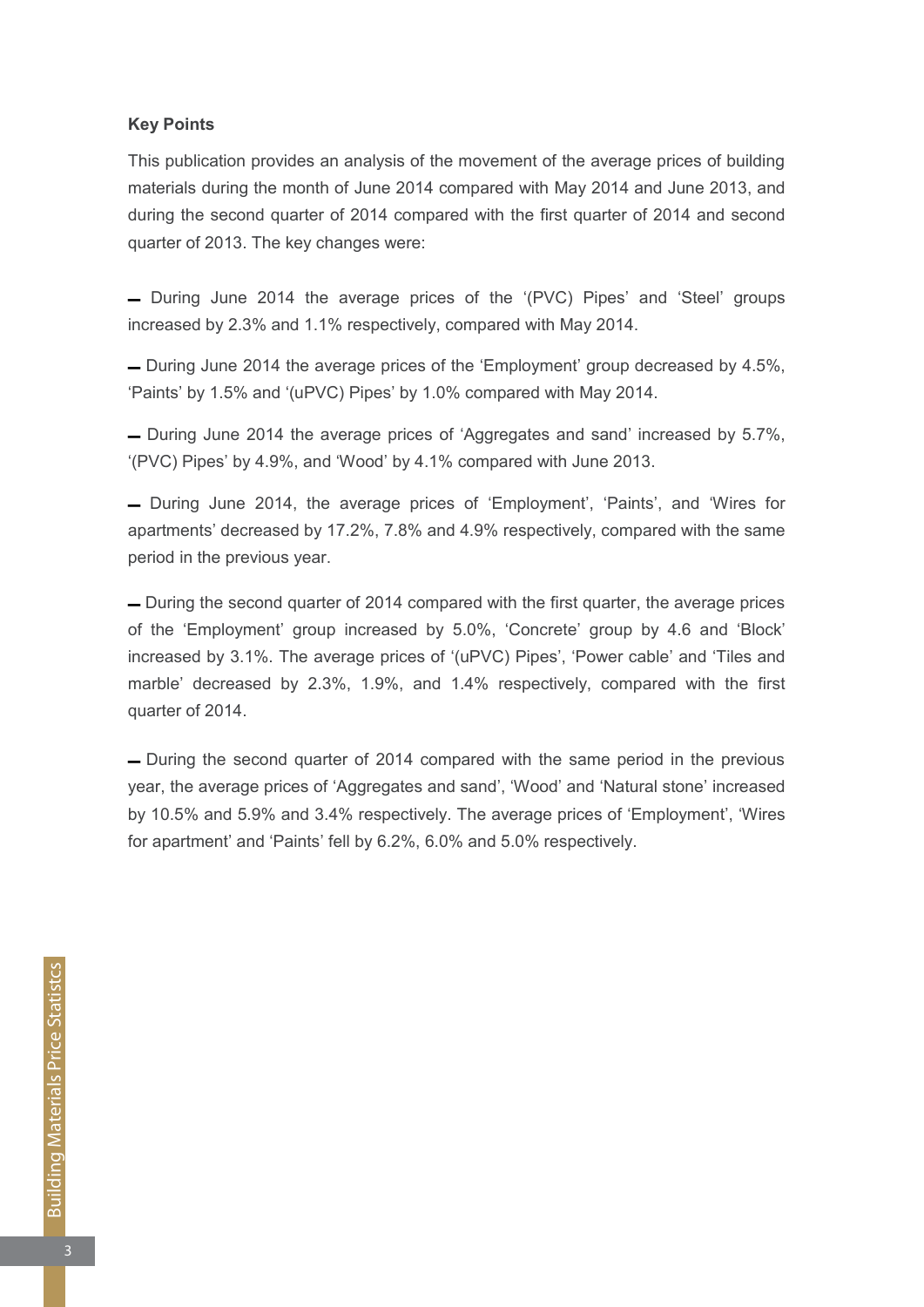# **1. Key changes in the monthly average prices of building materials for June 2014 2014 compared** with May 2014

The building materials groups have seen a change in the average prices in June 2014 compared with May 2014, with increases ranging between 1.1% for the 'Steel' group and 2.3% for the '(PVC) Pipes' group. Declines of 0.1% for the 'Wood' group, and 4.5% for the 'Employment' group were recorded.

# **Employment**

The average wages of 'Employment' decreased by 4.5% in June 2014 compared with May 2014. Table (1) indicates that decreases of the employment group ranged between 4.3% and 10.0%.

| <b>Serial</b>  | <b>Employment</b>                    | Average prices of<br>May 2014 (AED) | Average prices of<br><b>June 2014 (AED)</b> | Percentage<br>Change<br>$\%$ |
|----------------|--------------------------------------|-------------------------------------|---------------------------------------------|------------------------------|
|                | Helper \ Hourly rates                | 8.0                                 | 8.0                                         | 0.0                          |
| $\mathcal{P}$  | Semi - skilled worker \ Hourly rates | 8.5                                 | 8.5                                         | 0.0                          |
| 3              | Carpenter \ Hourly rates             | 10.0                                | 9.0                                         | $-10.0$                      |
| $\overline{4}$ | Blacksmith \ Hourly rates            | 10.0                                | 9.0                                         | $-10.0$                      |
| 5              | Electrician \ Hourly rates           | 15.0                                | 14.0                                        | $-6.7$                       |
| 6              | Surveyor \ Hourly rates              | 23.0                                | 22.0                                        | $-4.3$                       |
|                | Driver \ Hourly rates                | 25.0                                | 25.0                                        | 0.0                          |

Table (1): Percentage change in the average prices of the employment group

Source: Statistics Centre - Abu Dhabi

Note: The table presents the average hourly labor rate including food, accommodation, transport and safety .equipment

## **Power** cable

The average prices of 'Power cable' decreased by 0.6% in June 2014, as a result of decreases in all items in this group compared with May 2014.

| Serial | Power cable \                              | Average prices of<br><b>May 2014 (AED)</b> | Average prices of<br><b>June 2014 (AED)</b> | <b>Percentage</b><br>Change<br>$\frac{9}{6}$ |  |
|--------|--------------------------------------------|--------------------------------------------|---------------------------------------------|----------------------------------------------|--|
|        | CU 11 KV \ $3*240$ mm <sup>2</sup> \ 1 km  | 312.950                                    | 310,690                                     | $-0.7$                                       |  |
|        | CU 33 KV \ $3*240$ mm <sup>2</sup> \ 1 km  | 360.650                                    | 358,320                                     | $-0.6$                                       |  |
| 3      | CU 132 KV \ $1*800$ mm <sup>2</sup> \ 1 km | 603.050                                    | 600,390                                     | $-0.4$                                       |  |

Table (2): Percentage change in the average prices of the power cable group

Source: Statistics Centre – Abu Dhabi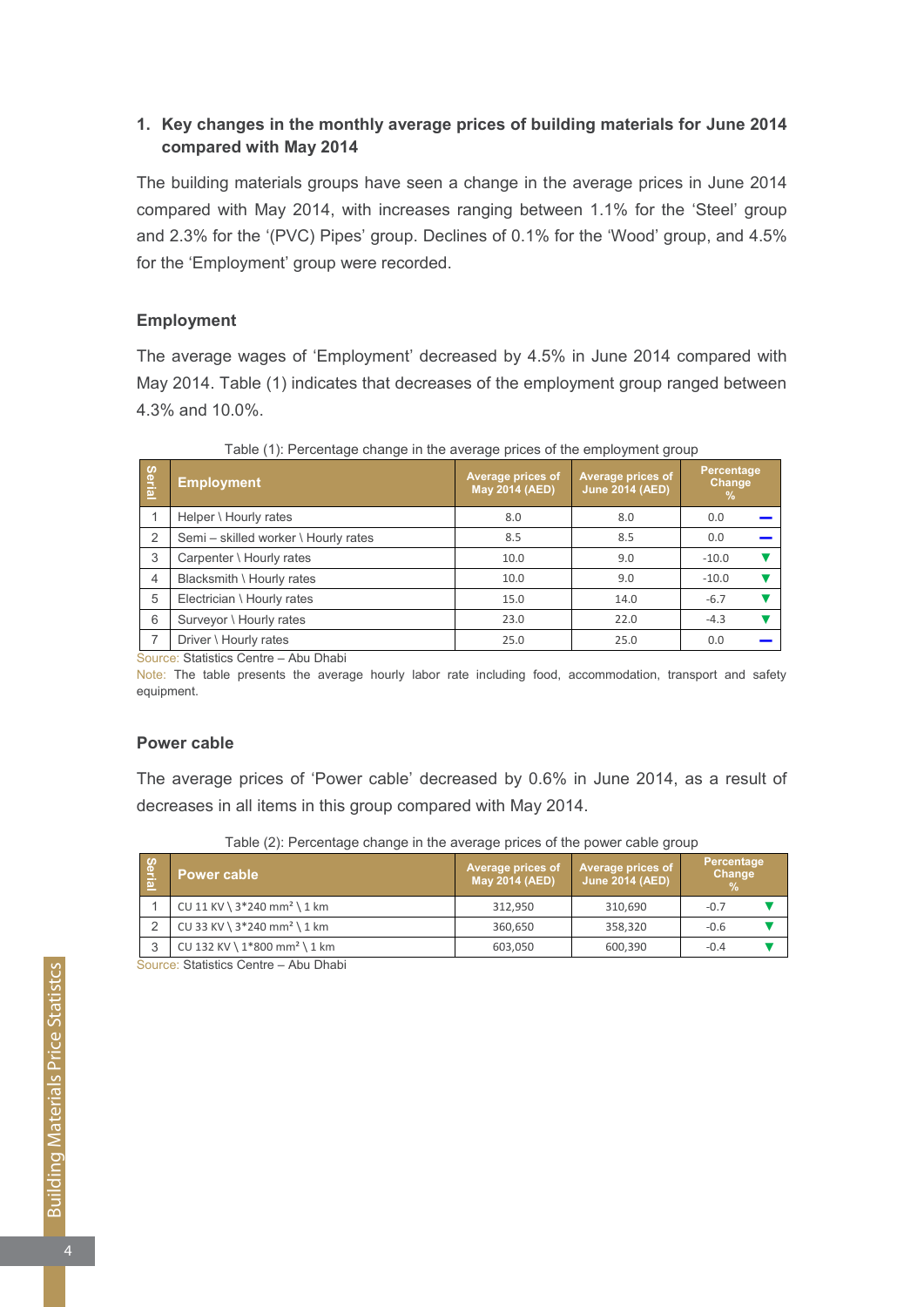# **Steel**

The average prices of the 'Steel' group increased by 1.1% in June 2014 compared with May 2014, mainly due to the increase in some items in this group.

# **Pipes**

The average prices of the '(PVC) Pipes' group increased by 2.3% in June 2013 compared with May 2014, mainly due to the increase in most items in this group. At the same time the average prices of the  $'(uPVC)$  Pipes' group decreased by 1.0%, due to the decrease in all items in this group.

## **Paints**

The 'Paints' group decreased by 1.5% in June 2014, as a result of a decrease in the price for 'Paints\ Durosan Matt Emulsion\ Gallon\ U.A.E.' by 33.3% compared with May 2014.

| Serial       | <b>Paints</b>                                              | <b>Average prices</b><br>of May 2014<br>(AED) | <b>Average prices</b><br>of June 2014<br>(AED) | Percentage<br>Change<br>℅ |
|--------------|------------------------------------------------------------|-----------------------------------------------|------------------------------------------------|---------------------------|
| $\mathbf{1}$ | Paints\ Jolloflex Normal Emulsion\ Dram\ U.A.E.            | 60.0                                          | 65.0                                           | 8.3                       |
| 2            | Paints\ Durosan Matt Emulsion\ Gallon\ U.A.E.              | 60.0                                          | 40.0                                           | $-33.3$                   |
| 3            | Mamorex Paint\ Fenomastic Plastic Emulsion\ Gallon\ U.A.E. | 85.0                                          | 95.0                                           | 11.8                      |
| 4            | Mamorex Paint\ Bangalac Glos\ Gallon\ U.A.E.               | 60.0                                          | 65.0                                           | 8.3                       |
| 5            | Mamorex Paint\ Heavy Tex with Arbl\ Dram\ U.A.E.           | 200.0                                         | 200.0                                          | 0.0                       |
| 6            | Mamorex Paint\ Heavy Tex w\o Marble Clips\ Dram \U.A.E.    | 230.0                                         | 240.0                                          | 4.3                       |

Source: Statistics Centre - Abu Dhabi

# 2. Key changes in the monthly average prices of building materials for June 2014 **2013 compared** with June 2013

The monthly average prices for 11 groups of building materials have decreased in June 2014 compared with June 2013. The drop ranged between 1.0% for 'Block' and 17.2% for 'Employment'.

#### **Employment**

The average wages of 'Employment' decreased by 17.2% in June 2014 compared with June 2013, mainly due to the increase in all items in this group.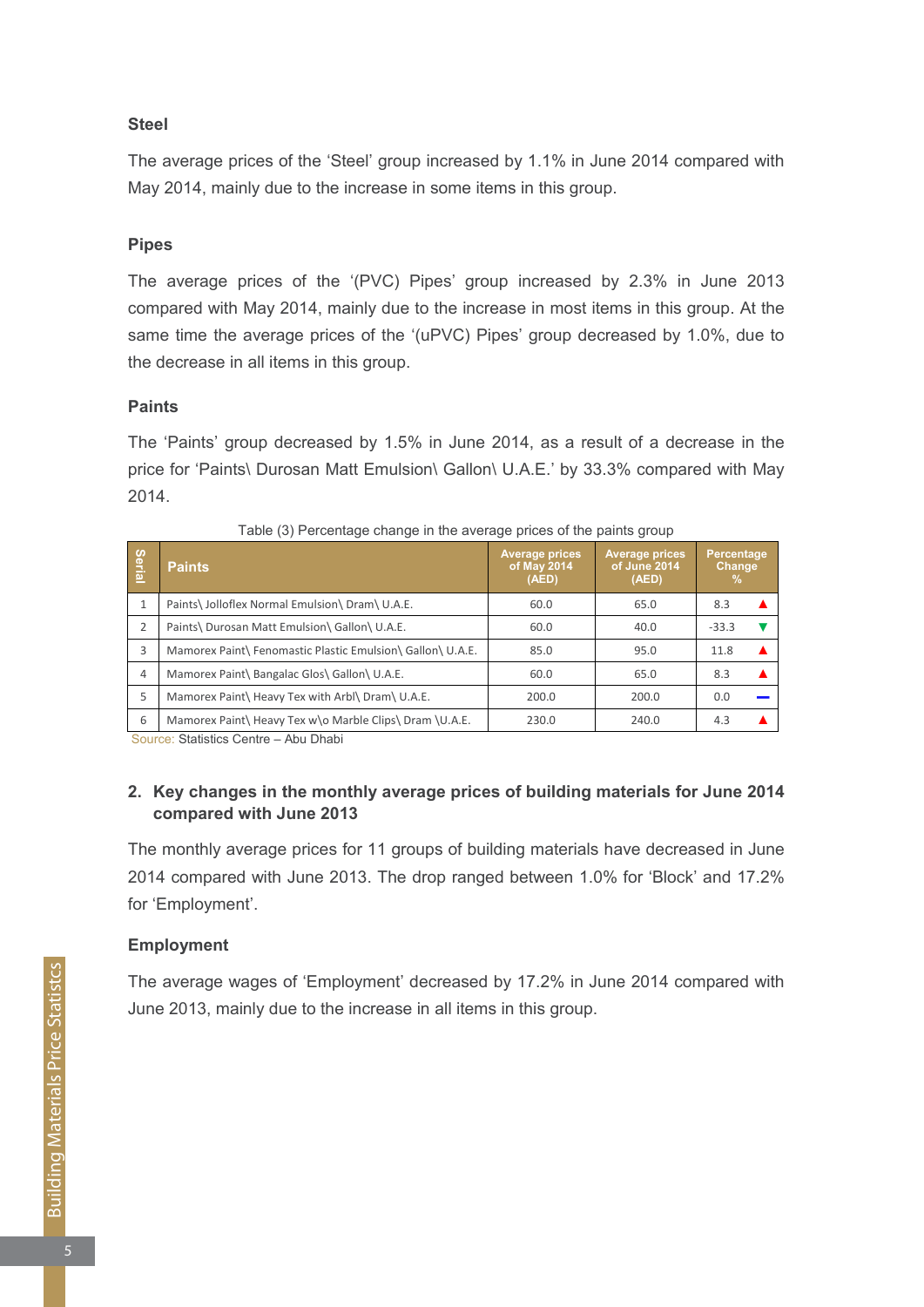| <b>Serial</b>  | <b>Employment</b>                    | <b>Average prices of</b><br><b>June 2013 (AED)</b> | Average prices of<br><b>June 2014 (AED)</b> | Percentage<br>Change<br>$\%$ |
|----------------|--------------------------------------|----------------------------------------------------|---------------------------------------------|------------------------------|
|                | Helper \ Hourly rates                | 8.5                                                | 8.0                                         | $-5.9$                       |
| 2              | Semi - skilled worker \ Hourly rates | 9.0                                                | 8.5                                         | $-5.6$                       |
| 3              | Carpenter \ Hourly rates             | 12.0                                               | 9.0                                         | $-25.0$                      |
| $\overline{4}$ | Blacksmith \ Hourly rates            | 12.0                                               | 9.0                                         | $-25.0$                      |
| 5              | Electrician \ Hourly rates           | 16.0                                               | 14.0                                        | $-12.5$                      |
| 6              | Surveyor \ Hourly rates              | 30.0                                               | 22.0                                        | $-26.7$                      |
|                | Driver \ Hourly rates                | 30.0                                               | 25.0                                        | $-16.7$                      |

Table (4): Percentage change in the average prices of the employment group

Source: Statistics Centre - Abu Dhabi

Note: The table presents the average hourly labor rate including food, accommodation, transport and safety .equipment

#### **Wires**

The average prices of 'Wires' decreased in June 2014 compared with June 2013. 'Wires for apartments' accounted for the largest decrease of 4.9%, 'Wires for residential towers' decrease by 1.9%, while 'Wires for small buildings' increased by 2.7%.

# **Paints**

The average prices of 'Paints' decreased by 7.8% in June 2014, as a result of decreases in some items in this group compared with June 2013.

# **Some building materials items have seen an increase in June 2014 compared with 2013 June**

# **Wood**

The average prices of the 'Wood' group increased by 4.1% in June 2014 compared with 2013. June

# **Aggregates and sand**

The 'Aggregates and sand' group increased by 5.7% in June 2014 as a result of increases in some items in this group compared with June 2013.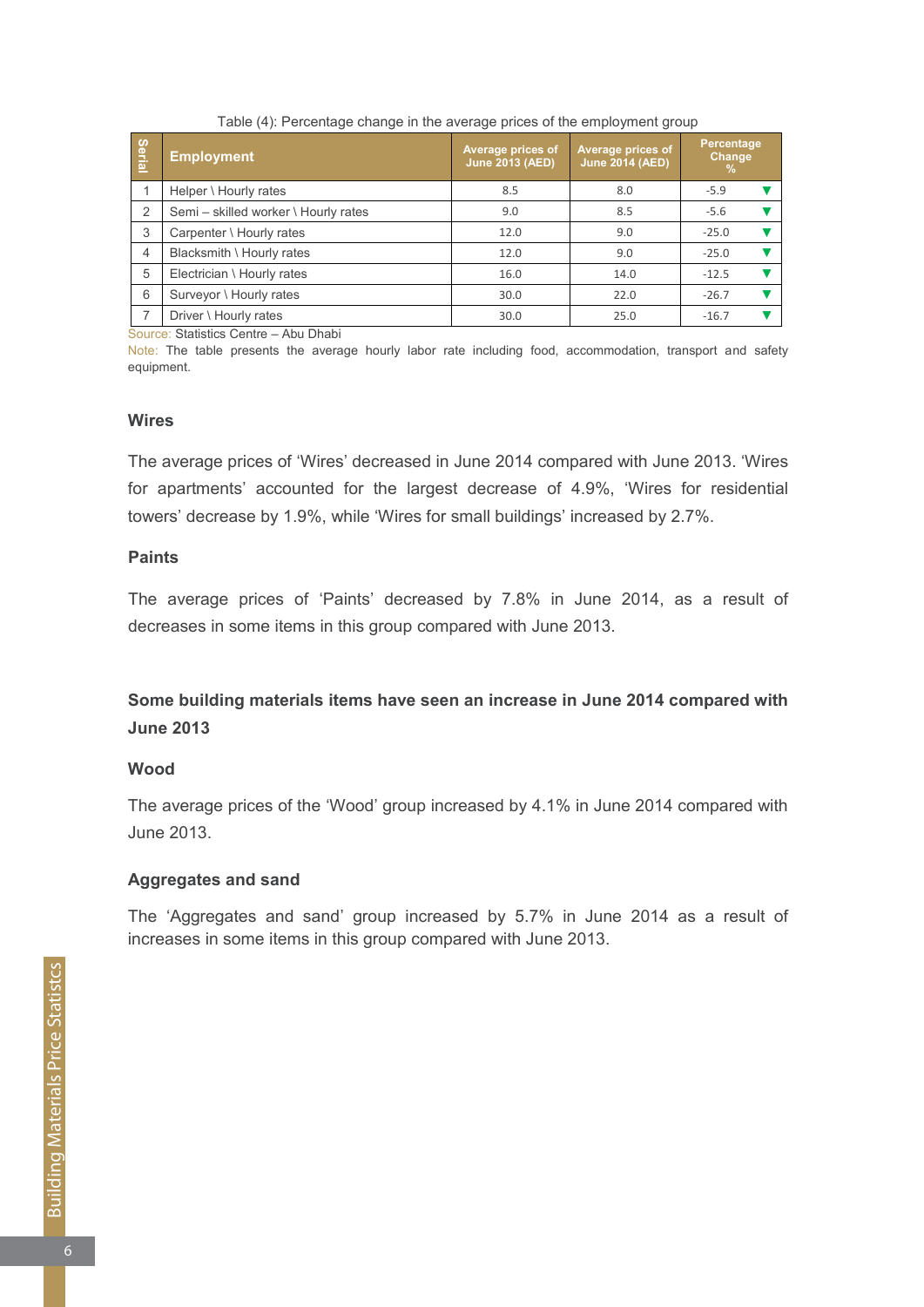# **Pipes**

The average prices of '(PVC) Pipes' increased by 4.9% in June 2014 compared with June 2013, mainly due to the increase in most items in this group. While the average prices of '(uPVC) Pipes' increased by 3.8%.

# **2014** 3. Building materials prices for Q2 2014 compared with Q1 2014

Most of the commodity groups of building materials recorded higher average prices during  $Q2$  2014 compared with  $Q1$  2014.

Increases ranged between 1.5% for 'Cement' and 5.0% for the 'Employment' group.

The average price for 'Aggregates and sand', 'Roofing materials', 'Diesel', 'Natural stone', and 'False ceiling' showed no change in Q2 2014 compared with Q1 2014.

A number of commodity group prices decreased in Q2 2014 compared with Q1 2014. The average prices of '(uPVC) Pipes' decreased by 2.3%, while 'Power cable', 'Tiles and marble' and 'Wood' decreased by 1.9%, 1.4% and 1.0% respectively.

## 4. Building materials prices for Q2 2014 compared with Q2 2013

The average prices of building materials showed variations with most increasing during  $Q2$  2014 compared with  $Q2$  2013.

The price increases ranged between 0.2% for '(PVC) Pipes' and 10.5% for 'Aggregates and sand'. In addition, 'Wood' increased by 5.9%, 'Natural stone' by 3.4% and 'Cement' by 2.0%.

Decreases ranged between 1.5% for 'Concrete' and 6.2% for 'Employment', while 'Wires for apartments' decreased by 6.0% and 'Paints' by 5.0%.

The average price for the 'Diesel', and 'roofing materials groups stabilized during  $Q1$  $2014$ , compared with Q2 2013.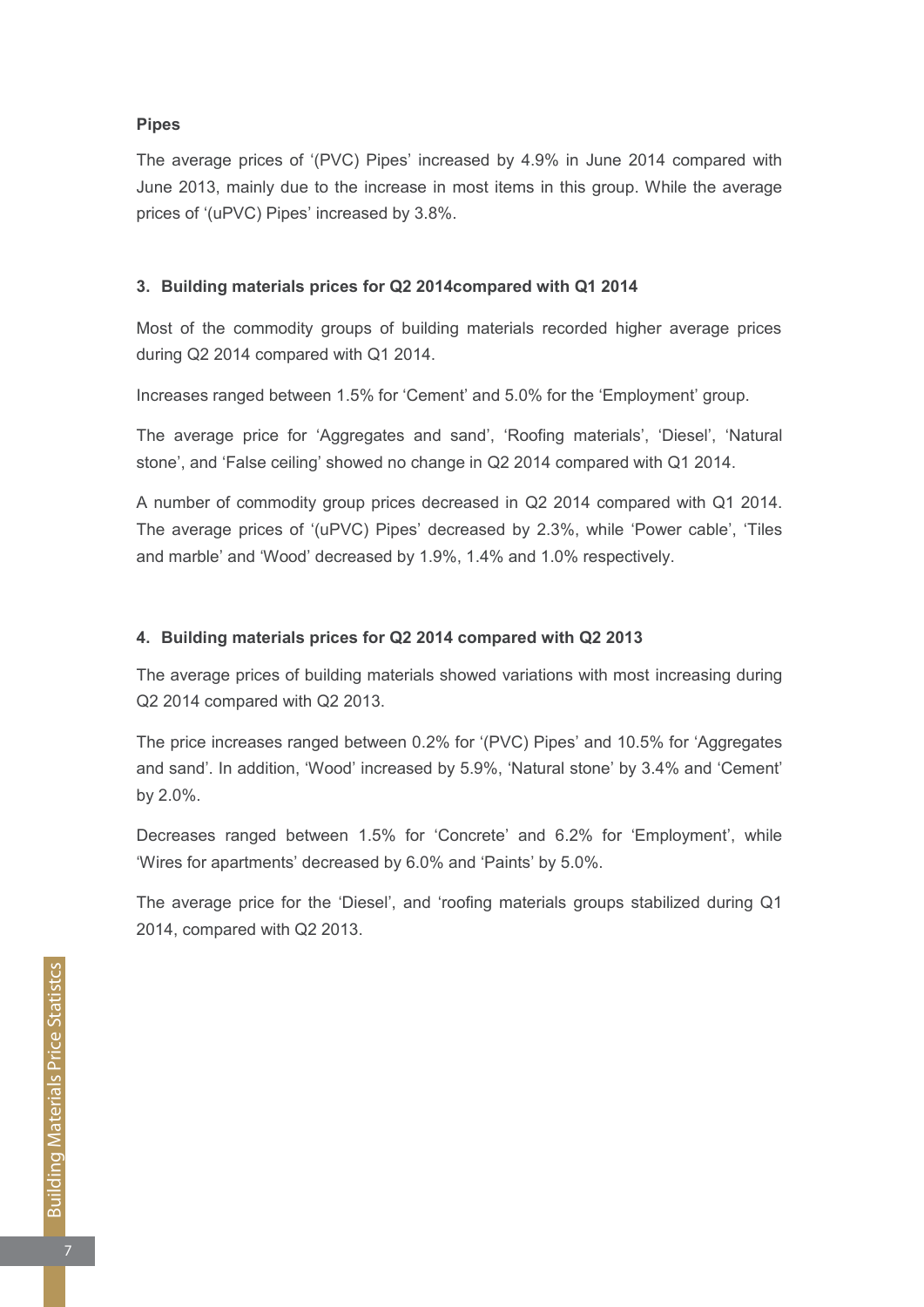| Serial No.     | <b>Commodity groups</b>                | Percentage change<br>June 2014 / May 2014 | Percentage change<br><b>June 2014 / June</b><br>2013 |
|----------------|----------------------------------------|-------------------------------------------|------------------------------------------------------|
| 1              | <b>Cement</b>                          | 0.0                                       | 2.2                                                  |
| $\overline{2}$ | <b>Aggregates and sand</b>             | 0.0                                       | 5.7                                                  |
| 3              | <b>Concrete</b>                        | 0.0                                       | 0.0                                                  |
| 4              | <b>Steel</b>                           | 1.1                                       | $-4.0$                                               |
| 5              | Wood                                   | $-0.1$                                    | 4.1                                                  |
| 6              | <b>Block</b>                           | 0.0                                       | $-1.0$                                               |
| $\overline{7}$ | Roofing materials                      | 0.0                                       | 0.0                                                  |
| 8              | <b>Waterproofing products</b>          | 0.0                                       | 0.9                                                  |
| 9              | Waterproofing bituminous membrane      | n.a.                                      | n.a.                                                 |
| 10             | <b>Natural stone</b>                   | 0.0                                       | 0.0                                                  |
| 11             | <b>Tiles and marble</b>                | 0.0                                       | $-2.0$                                               |
| 12             | <b>Sanitary ware</b>                   |                                           |                                                      |
| 12.1           | Bathroom set without accessories       | 0.0                                       | 0.0                                                  |
| 12.2           | Bathroom set with accessories          | 0.0                                       | 0.0                                                  |
| 12.3           | Sink stainless steel with mixer-single | 0.0                                       | $-1.4$                                               |
| 13             | <b>False ceiling</b>                   | 0.0                                       | 0.0                                                  |
| 14             | <b>Paints</b>                          | $-1.5$                                    | $-7.8$                                               |
| 15             | <b>Glass</b>                           | 0.0                                       | 0.7                                                  |
| 16             | <b>Pipes</b>                           |                                           |                                                      |
| 16.1           | (PVC) pipes                            | 2.3                                       | 4.9                                                  |
| 16.2           | (uPVC) pipes                           | 0.0                                       | $-2.8$                                               |
| 17             | <b>Wires</b>                           |                                           |                                                      |
| 17.1           | Small building                         | 0.0                                       | 2.7                                                  |
| 17.2           | Apartments                             | 0.0                                       | $-4.9$                                               |
| 17.3           | <b>Residential towers</b>              | 0.0                                       | $-1.9$                                               |
| 18             | Power cable                            | $-0.6$                                    | $-1.5$                                               |
| 19             | <b>Transport equipment</b>             | 0.0                                       | $-1.8$                                               |
| 20             | Employment                             | $-4.5$                                    | $-17.2$                                              |
| 21             | <b>Diesel</b>                          | 0.0                                       | 0.0                                                  |

Table (5): Percentage change in the monthly average prices of building materials for June 2014, compared with May 2014 and June 2013.

 $(n.a.)$ : means not available

Source: Statistics Centre – Abu Dhabi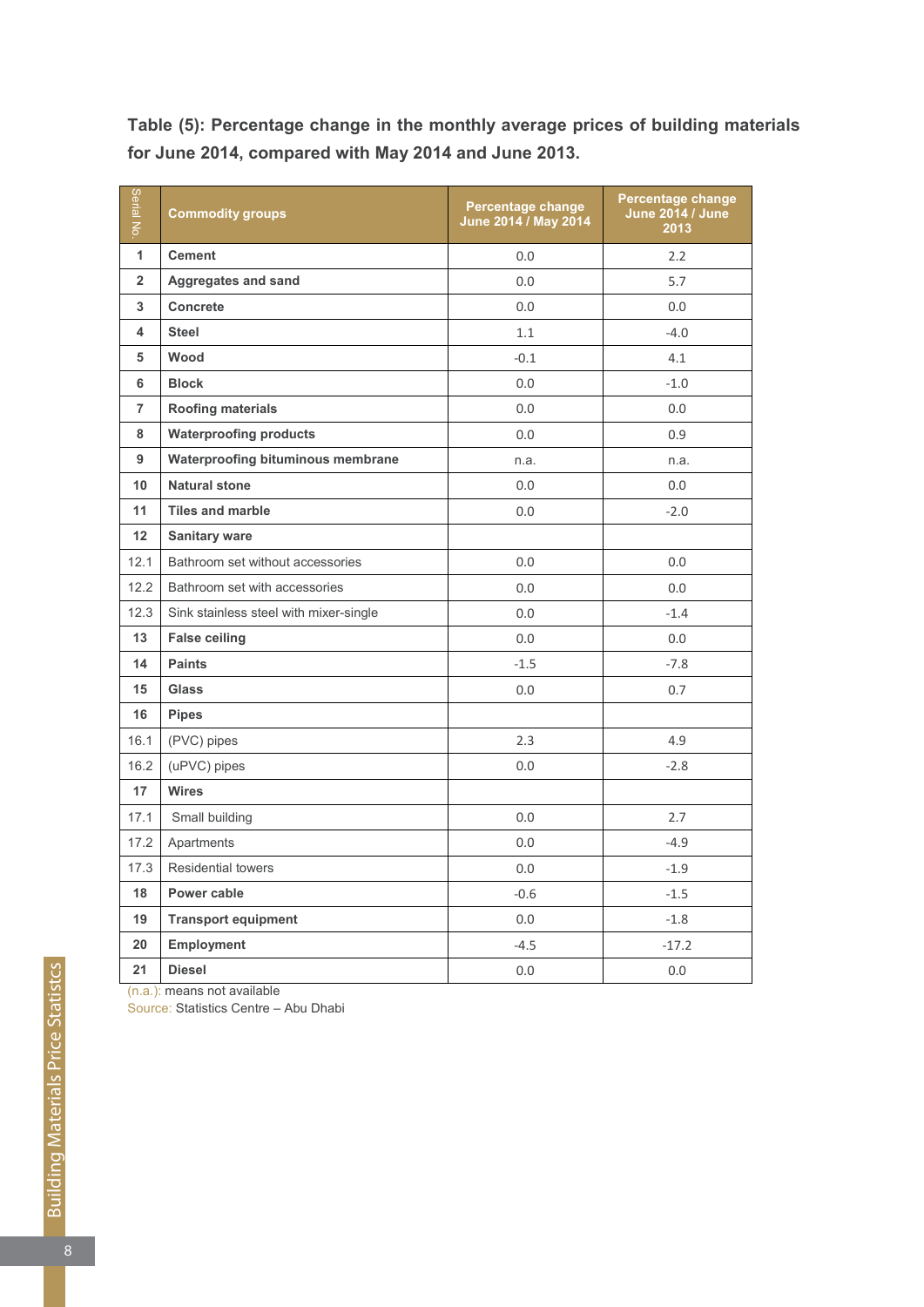| Serial No      | <b>Commodity groups</b>                | Percentage change<br>Q2 2014/ Q1 2014 | Percentage change<br>Q2 2014/ Q2 2013 |
|----------------|----------------------------------------|---------------------------------------|---------------------------------------|
| 1              | <b>Cement</b>                          | 1.5                                   | 2.0                                   |
| $\overline{2}$ | <b>Aggregates and sand</b>             | 0.0                                   | 10.5                                  |
| 3              | Concrete                               | 4.6                                   | $-1.5$                                |
| 4              | <b>Steel</b>                           | $-0.4$                                | $-4.5$                                |
| 5              | Wood                                   | $-1.0$                                | 5.9                                   |
| 6              | <b>Block</b>                           | 3.1                                   | $-2.5$                                |
| $\overline{7}$ | <b>Roofing materials</b>               | 0.0                                   | 0.0                                   |
| 8              | <b>Waterproofing products</b>          | $-0.3$                                | 0.8                                   |
| 9              | Waterproofing bituminous membrane      | n.a.                                  | n.a.                                  |
| 10             | <b>Natural stone</b>                   | 0.0                                   | 3.4                                   |
| 11             | <b>Tiles and marble</b>                | $-1.4$                                | $-2.0$                                |
| 12             | <b>Sanitary ware</b>                   |                                       |                                       |
| 12.1           | Bathroom set without accessories       | 0.0                                   | $-3.1$                                |
| 12.2           | Bathroom set with accessories          | 0.0                                   | $-4.4$                                |
| 12.3           | Sink stainless steel with mixer-single | $-0.9$                                | $-4.9$                                |
| 13             | <b>False ceiling</b>                   | 0.0                                   | $-0.5$                                |
| 14             | <b>Paints</b>                          | $-0.8$                                | $-5.0$                                |
| 15             | <b>Glass</b>                           | 0.0                                   | 0.8                                   |
| 16             | <b>Pipes</b>                           |                                       |                                       |
| 16.1           | (PVC) pipes                            | 2.2                                   | 0.2                                   |
| 16.2           | (uPVC) pipes                           | $-2.3$                                | $-3.6$                                |
| 17             | <b>Wires</b>                           |                                       |                                       |
| 17.1           | Small building                         | 0.0                                   | $-0.7$                                |
| 17.2           | Apartments                             | $-0.8$                                | $-6.0$                                |
| 17.3           | <b>Residential towers</b>              | $-0.2$                                | $-2.8$                                |
| 18             | Power cable                            | $-1.9$                                | $-2.7$                                |
| 19             | <b>Transport equipment</b>             | $-0.4$                                | $-2.0$                                |
| 20             | <b>Employment</b>                      | 5.0                                   | $-6.2$                                |
| 21             | <b>Diesel</b>                          | 0.0                                   | 0.0                                   |

Table (6): Percentage change in the quarterly average prices of building materials for Q2 2014, compared with Q1 2014 and Q2 2013.

 $(n.a.)$ : means not available

Source: Statistics Centre – Abu Dhabi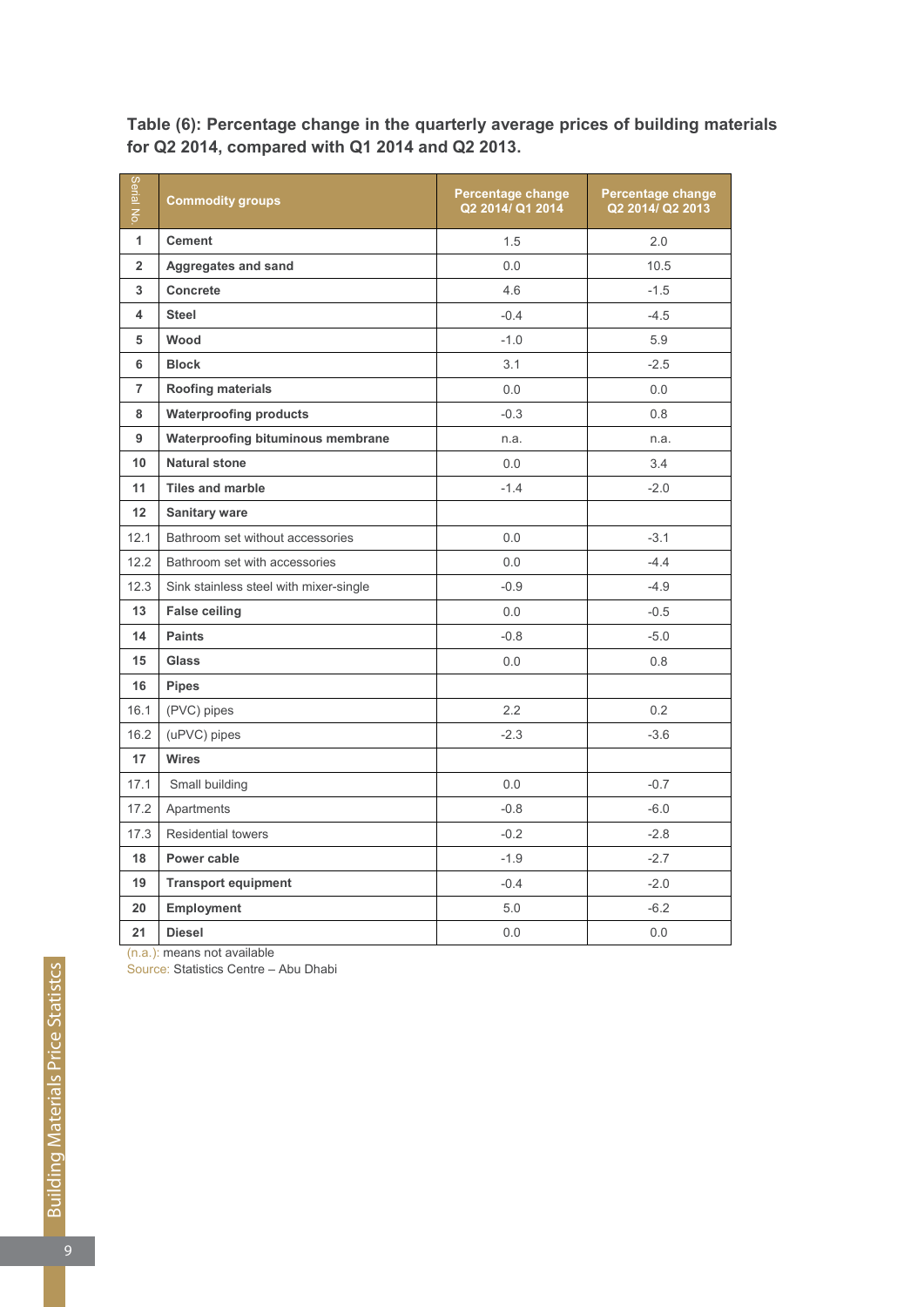#### **Methodology of Building Material Statistics**

The current methodology for Building Materials Price Statistics including conceptual basis, construction of the basket, data collection, validation, processing procedures, averaging and treatment of missing values, and potential sources of error are described in the Building Materials Price Statistics 2013 publication, which is available on SCAD's website at http://www.scad.ae.

Building Materials Price Statistics, for July 2014 will be released on 12 August 2014. For more information about prices and other official statistics, please visit the SCAD website at http://www.scad.ae.

#### **Disclaimer**

While all care and diligence has been taken with the compilation of official statistics, The Statistics Centre – Abu Dhabi gives no warranty that the information, data or statistics, supplied are free of errors. SCAD shall not be liable for any loss or damage suffered by the user following the direct or indirect use of the statistics supplied in good faith by SCAD. Users of Official Statistics are responsible for determining when and how to use the statistics for specific purposes.